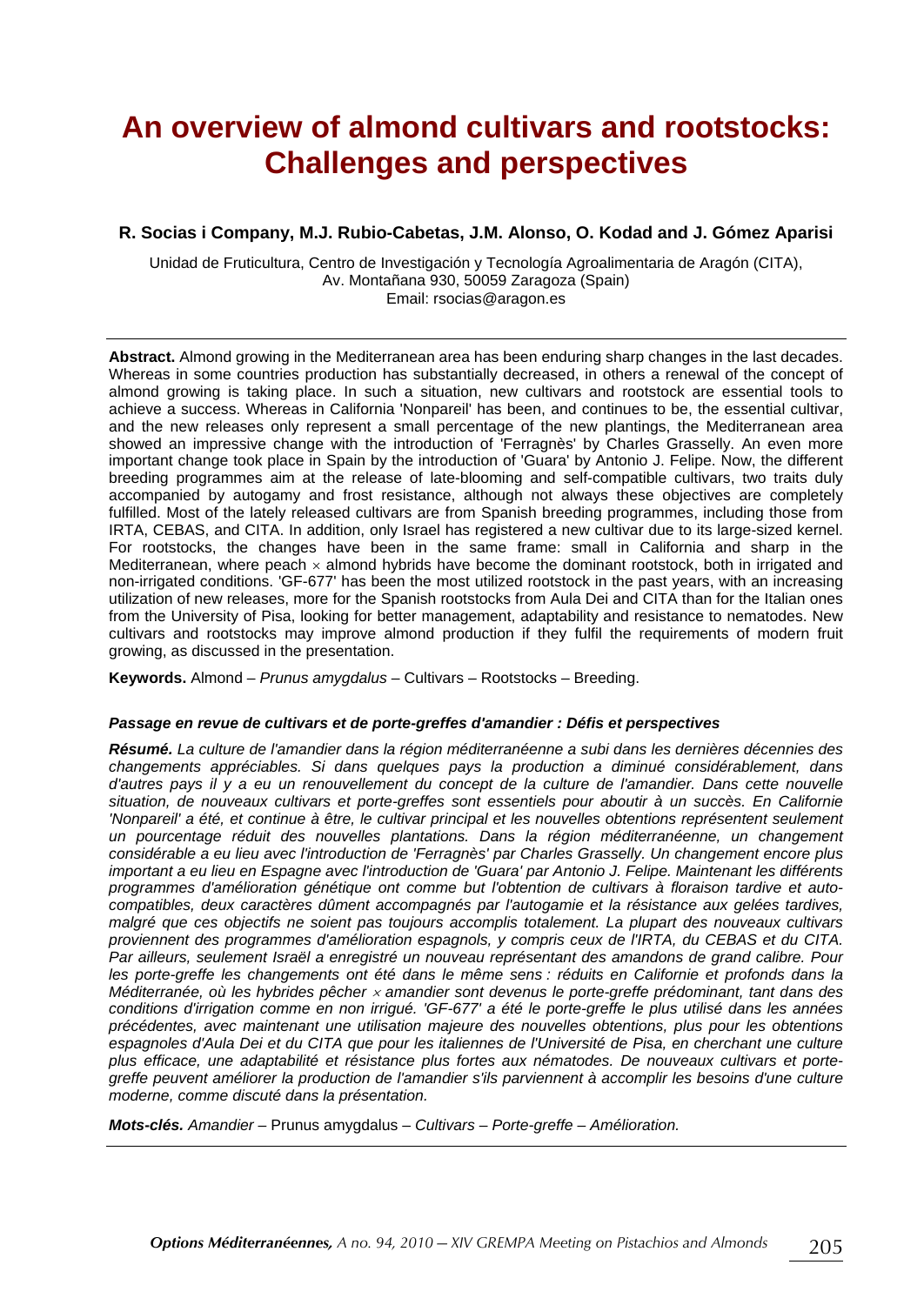# **I – Introduction**

The almond is characterized by peculiar climatic growing requirements related to the Mediterranean climate (Kester and Asay, 1975), including regions in the Mediterranean countries, the Central Valley of California, the Middle East, Central Asia, the Himalayan slopes and some equivalent areas in the Southern Hemisphere, in Chile, Argentina, South Africa and Australia. The Mediterranean climate is characterized by very low rainfall during late winter, the summer and early fall, which is needed because of rainfall interference in two almond man operations: pollination and harvesting. Rains during the fall disrupt harvesting operations while rains during bloom interfere with pollination by reducing the activity of pollinating insects. As a consequence, a strong negative correlation has been found in California between the total rainfall in February and final crop level (Alston *et al*., 1995).

Almond is also well adapted to mild winter and dry, hot summer conditions due to its low chilling requirement for early bloom, rapid early shoot growth and high tolerance to summer heat and drought. It has been the earliest temperate tree crop to bloom, which limited production to areas relatively free from spring frosts. Late-winter and early-spring frosts can damage, even completely destroy, almond crops.

World production is variable from year to year (Table 1), depending primarily on the climatic conditions, which affect both pollination success and disease and insect damage. In the Mediterranean and Asiatic regions, most almond orchards are not irrigated and rainfall, mainly in the winter and spring, is essential to ensure an acceptable crop.

| Country    |           |           |           | Year      |           |           |           | Average   |
|------------|-----------|-----------|-----------|-----------|-----------|-----------|-----------|-----------|
|            | 2000      | 2001      | 2002      | 2003      | 2004      | 2005      | 2006      |           |
| <b>USA</b> | 533,000   | 609,178   | 800,051   | 786,262   | 785,462   | 715,623   | 715,623   | 706,457   |
| Spain      | 225,217   | 254,600   | 279,396   | 214,448   | 86,622    | 217,869   | 220,000   | 214,021   |
| Italy      | 104,755   | 104,000   | 104,891   | 91,382    | 105,245   | 118,344   | 112,796   | 105,916   |
| Syria      | 62,288    | 49,487    | 139,010   | 130,000   | 119,865   | 119.648   | 119,648   | 105,706   |
| Iran       | 89,637    | 97,144    | 107,000   | 38,231    | 69,989    | 108,677   | 108,677   | 88,479    |
| Morocco    | 65,044    | 81,820    | 82,400    | 70,808    | 60,200    | 70,629    | 83,000    | 73,414    |
| Greece     | 50,956    | 55,115    | 38,130    | 36,480    | 48,177    | 47,088    | 47,088    | 46,148    |
| Tunisia    | 60,000    | 32,000    | 18.500    | 40,000    | 44,000    | 57,000    | 50,000    | 43,071    |
| Turkey     | 47,000    | 42,000    | 41,000    | 41,000    | 37,000    | 45,000    | 43,285    | 42,326    |
| Lebanon    | 24,700    | 23,900    | 23,000    | 27,400    | 27,500    | 28,300    | 28,300    | 26,157    |
| Libya      | 26,000    | 26,000    | 26,000    | 26,000    | 25,000    | 24,345    | 24,345    | 25,384    |
| Portugal   | 27,038    | 15,743    | 30,850    | 23,829    | 13,953    | 13,823    | 11,166    | 19,486    |
| Australia  | 17,420    | 9,475     | 10,040    | 9,554     | 9,430     | 11,755    | 11,755    | 11,347    |
| Chile      | 8,140     | 8,600     | 9,100     | 8,800     | 9,000     | 10,153    | 10,153    | 9,135     |
| Israel     | 5,068     | 4,418     | 9,142     | 4,900     | 4,210     | 9,118     | 11,242    | 6,871     |
| France     | 6,936     | 6,931     | 6,800     | 6,800     | 6,800     | 2,137     | 1,781     | 5,455     |
| Jordan     | 1,658     | 1,005     | 2,484     | 2,118     | 2,094     | 2,391     | 3,144     | 2,128     |
| Argentina  | 470       | 470       | 480       | 480       | 486       | 491       | 491       | 481       |
| Rest       | 122,986   | 130,939   | 137,951   | 127,180   | 147,539   | 153,130   | 163,633   | 140,480   |
| World      | 1,478,313 | 1,552,825 | 1,866,225 | 1,685,672 | 1,602,572 | 1,755,521 | 1,766,127 | 1,672,465 |

**Table 1. World almond production in the last years (in-shell tm, FAO web page)** 

Thus, new cultivars and rootstocks may take into account these problems in order to reduce their negative effect on almond production. The edible part of the fruit is the seed, and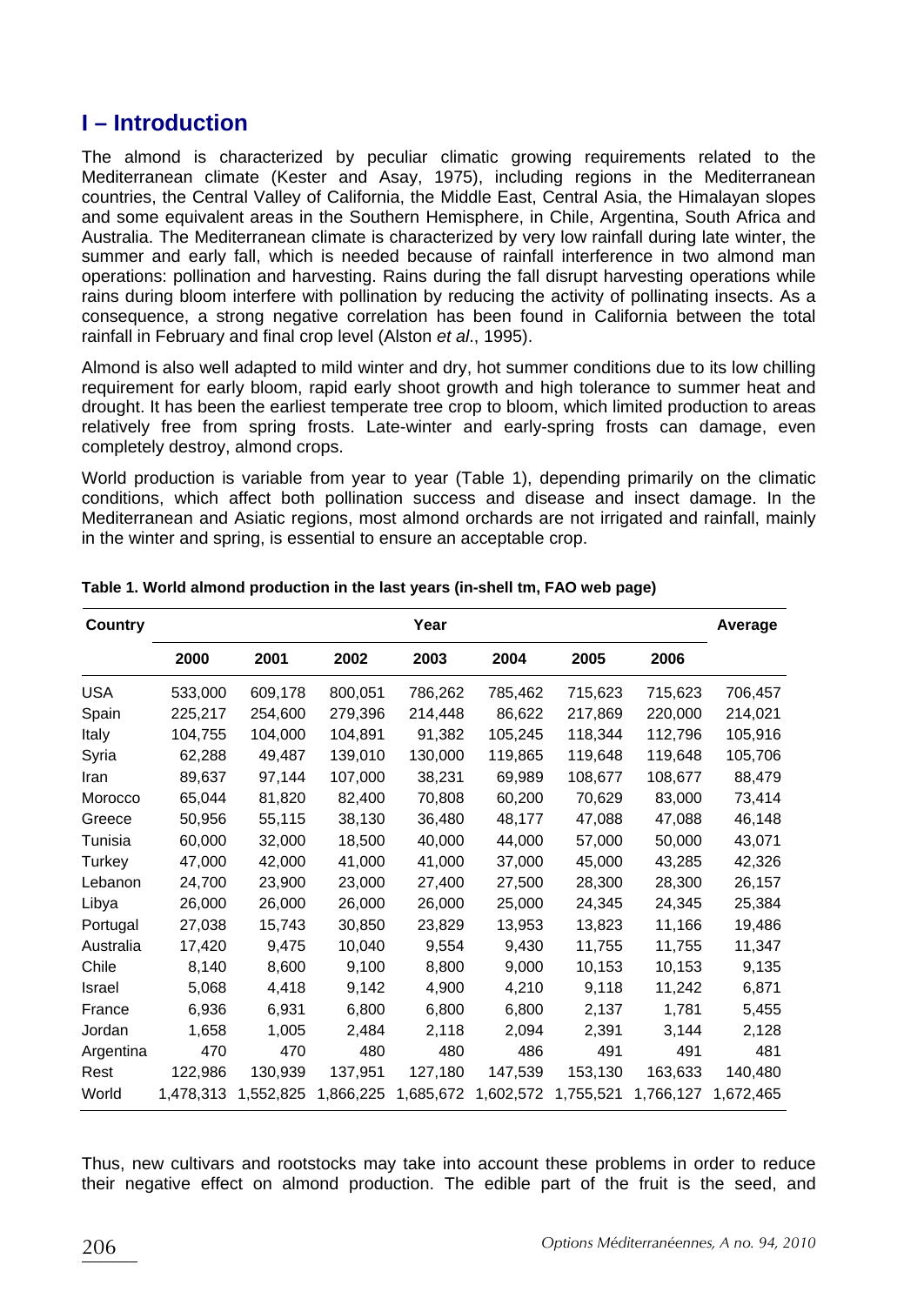parthenogenesis does not ensure seed formation. As a consequence, efficient pollination is essential to obtain a crop and almond breeding programmes have stressed the development of new self-compatible cultivars. Late bloom is also a major aim to solve the problems of late frosts in many inland regions, with a more continental climate, where almond growing is now increasingly expanding. GREMPA Colloquia have been the most important forum for presentation and discussion of new cultivars and rootstocks, as seen in other presentations, with an impressive follow-up of self-compatibility. However, always more attention has been paid to cultivars than to rootstocks, although a specific seminar on almond rootstocks was held in 1988 (Felipe and Socias i Company, 1989). Now the most recent development of new plant material will be assessed.

# **II – Recent trends**

Almond growing in the Mediterranean area has been enduring sharp changes in the last decades. Whereas in some countries production has substantially decreased, in others a renewal of the concept of almond growing is taking place. In such a situation, traditional cultivars and rootstock are being replaced by new ones in order to sustain an acceptable yield level and ensure a commercial production. However, in many old orchards the traditional cultivars and rootstocks can be still found and the most selected ones continue to be planted in new orchards, as 'Marcona' and 'Desmayo Largueta' in Spain (Table 2).

| Table 2. Percentage of plants of each almond cultivar produced by the Spanish nurseries. |
|------------------------------------------------------------------------------------------|
| (Spanish Ministry of Agriculture, Fisheries and Food web page)                           |

| Percentage |
|------------|
| 53.11      |
| 13.34      |
| 10.45      |
| 5.89       |
| 4.54       |
| 1.93       |
| 1.92       |
| 8.82       |
|            |

Whereas in California 'Nonpareil' has been, and continues to be, the essential cultivar, and the new releases only represent a small percentage of the new plantings, the Mediterranean area maintained its traditional cultivars until the late 1960s when the late-blooming Puglia cultivars became widely planted owing to their more consistent yields. Of these, 'Tuono' and 'Cristomorto' were the most heavily planted cultivars. 'Cristomorto', however, because of lower quality and alternance, was rapidly replaced by 'Ferragnès' and 'Ferraduel' released in 1967 by the French breeding program (Grasselly and Crossa-Raynaud, 1980). 'Ferragnès' became the most successful new cultivar in European plantings with 'Ferraduel' often planted as a pollinizer. 'Ferragnès' dominance was ultimately ended with the release of newly developed selfcompatible cultivars, as shown by impressive change taking place in Spain by the introduction of 'Guara' by Antonio J. Felipe (Felipe and Socias i Company, 1987), extensively planted during the last 20 years as shown by the plant nursery production (Table 2).

The French breeding program was the most successful program in Europe for many years. After the successful introduction of 'Ferragnès' and 'Ferraduel' in 1967, the later blooming selfincompatible cultivars 'Ferralise' and 'Ferrastar' were released in the late 1970s (Grasselly and Crossa-Raynaud, 1980), though with less success.

In Spain three active breeding programs released several cultivars in the 1980s and 1990s. In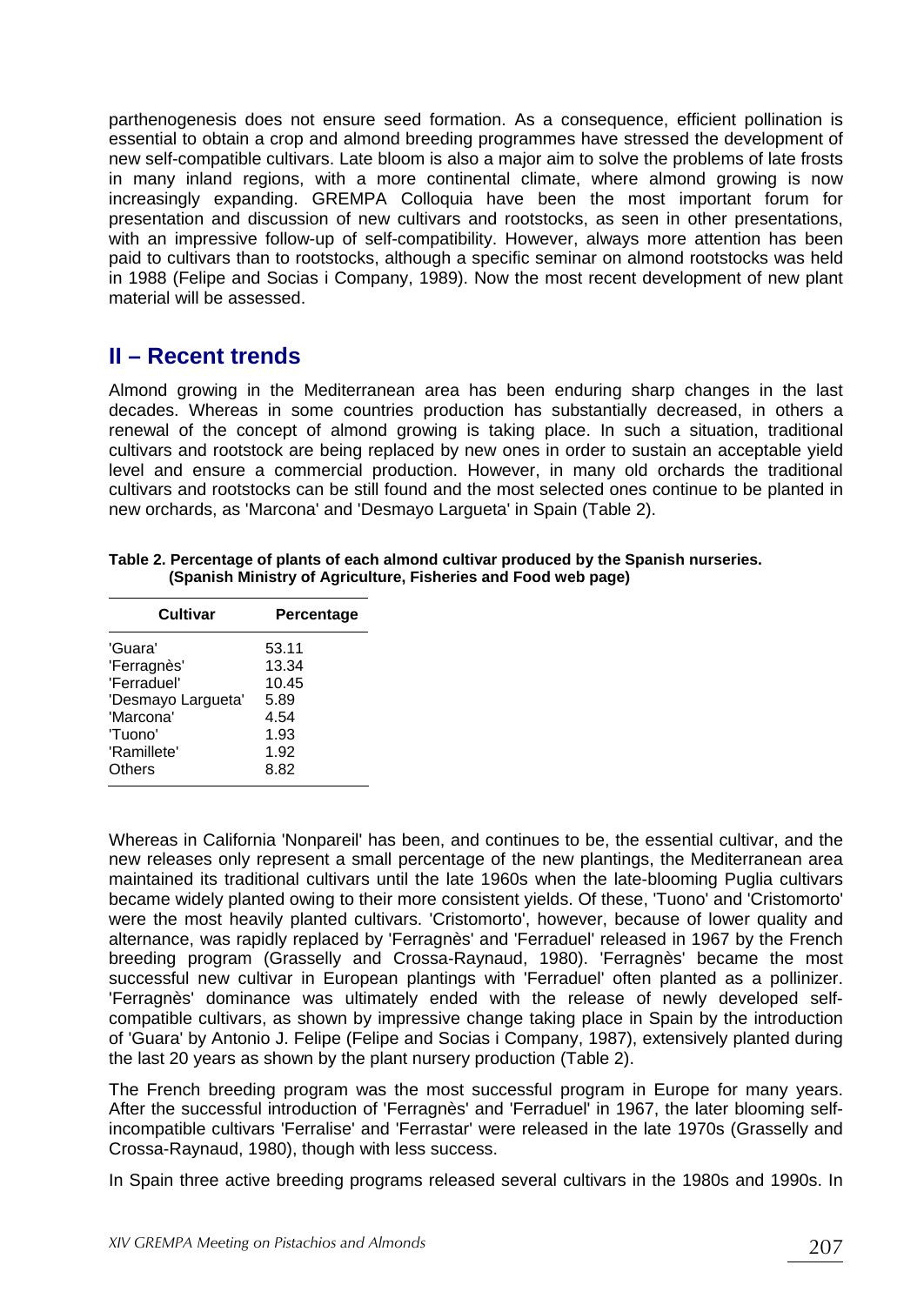addition to 'Guara', the Zaragoza breeding programme released 'Aylés' and 'Moncayo' (Felipe and Socias i Company, 1987), with the same main objective of being self-compatible, but 'Moncayo', while showing self-compatibility in laboratory conditions was subsequently shown to be self-incompatible by Kodad *et al*. (2008). The breeding program from IRTA (Reus, Spain) placed greater emphasis on fruit quality and late blooming, with self-compatibility as a secondary objective. The first cultivars to be released were 'Masbovera', 'Glorieta' and 'Francolí' (Vargas and Romero, 1994) although 'Masbovera' has shown the highest success among the three despite the recognition that 'Francolí' is self-compatible (López *et al*., 2005). The breeding program from CEBAS-CSIC (Murcia, Spain) had as its main objectives self-compatibility and late-bloom time. The first releases in the late 1990s were 'Antoñeta' and 'Marta' (Egea *et al*., 2000).

Other programmes have been intermittently active in other countries (Kester and Gradziel, 1996), but not much information on their results is available or the diffusion of the new releases has been restricted, sometimes at a local level, as it may happen with some Iranian cultivars (Behboudi, unpusblished) or the Greek cultivar 'Alcyon' (Stylianidis, 2007).

For rootstocks, the changes have been in the same frame: small in California, where peach seedlings, mainly 'Lovell' and 'Nemaguard', remain the most utilized rootstocks, whereas in the Mediterranean area sharp changes have been taking place, with a shift from the utilization of different almond seedlings to the wide implantation of peach  $\times$  almond hybrids. Due to the nonirrigated conditions of most Mediterranean orchards, almond seedlings had been the dominant rootstock for centuries, because of their deep growth and associated efficiency for mining nutrients and water. Often unselected rootstocks, even bitter almonds, were used for producing seedlings rootstocks although later some efforts were directed toward some seedling lines because of their homogeneity (Felipe, 1989) or resistance to nematodes (Kochba and Spiegel-Roy, 1976). More recently, peach  $\times$  almond hybrids are showing promising performance under non-irrigation, due, in part, to the loss of the deeply mining almond tap-root when transplanting (Kester and Grasselly, 1987; Felipe, 2000). 'GF-677' has been the most utilized rootstock in the past years, with an increasing utilization now of new releases.

# **III – Current aims**

An almond tree is a genetic compound made of a scion grafted on a rootstock, and both elements are essential tools to achieve a success, thus needing to be taken into account when designing a new orchard. The ultimate success of a cultivar or rootstock is dependent as much upon its freedom from deficiencies in any of the multitude of required productivity, resistance, and quality traits as it is upon the presence of desirable new traits such as self-compatibility (Felipe *et al.*, 1998; Socias i Company *et al*., 1998). The ultimate goal is the continued economic profitability of almond growing, either by increasing yields and prices and/or by reducing costs (Kester and Gradziel, 1996).

Now, the different breeding programmes aim at the release of late-blooming and self-compatible cultivars, two traits duly accompanied by autogamy and frost resistance, although not always these objectives are completely fulfilled. High levels of self-fruitfulness, achieved through the incorporation of both pollen-pistil self-compatibility and the capacity for self-pollination (autogamy) within the flower, has become a primary goal in almost all modern almond breeding programs, in order to minimize the problems associated with cross-pollination (Socias i Company, 1990). Despite a detailed genetic characterization of the self-self-compatibility major gene, variable expression is often observed (Alonso and Socias i Company, 2005) requiring a final field evaluation of productivity to determine cultivar value (Socias i Company *et al*., 2004; Kodad and Socias i Company, 2008).

The goal of late-blooming cultivars is the avoidance of late-winter/early spring frosts which are recurring threats to almond production because of its very early flowering season. This is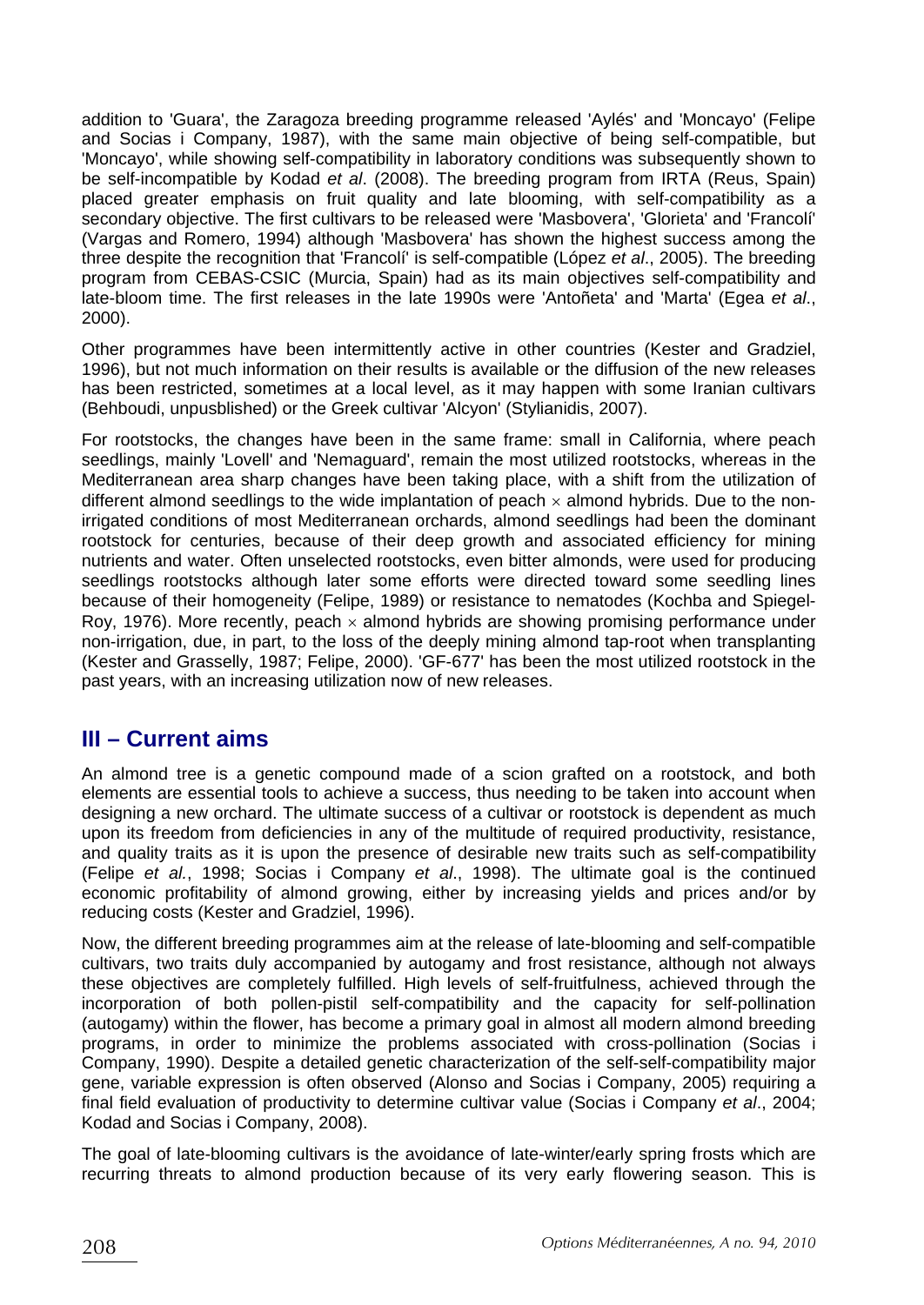particularly important in those regions where new plantings are occurring in inland regions with a more continental climate, and thus with an increasing risk of frosts. Concurrent with selections for late-blooming is selection for genetic resistance to low temperatures damage, which is known to vary among cultivars at the same phenological stage (Felipe, 1988).

Modified tree architectures maximizing fruit-wood renewal while significantly reducing pruning needs is also desirable in new cultivars (Socias i Company *et al*., 1998). This type of growth habit is characterized by the predominance of fruiting spurs, as found in the Puglia cultivars and their progeny (Grasselly, 1972). The presence of many spurs is essential for a very high bud density (Kodad and Socias i Company, 2006), resulting in a high potential fruit productivity, possibly also compensating for the damages from occasional frosts (Kodad and Socias i Company, 2008).

Ripening time is becoming more important in almond as it is in other fruit species, in order to advance harvest to a period with more favorable weather conditions and for earlier marketing. A range of successively maturing cultivars is also desirable to extend the harvest period for a more efficient and complete farm operation.

Resistance to pests and diseases is important goal with two main aspects: the reduction in costly chemical sprays and the reduction in the environmental damage from almond production.

Despite the difficulties in defining a kernel quality ideotype because of the sizable differences in consumer preferences (Janick, 2005), almond quality has become an important new goal for breeding (Socias i Company *et al*., 2008b), considering not only the chemical composition conferring a specific organoleoptic quality, but also to physical traits related to industry processing. Thus, a different type of shell is preferred depending on the industry of each region, hard in most Mediterranean countries and soft in California and regions with similar growing system.

The chemical composition of almond kernels represents a new goal for breeding, not only because of the organoleptic aspect of quality, but also for the beneficial aspects of almond on human health, related to the anti-oxidant compounds of almond kernels, a high content of oleic acid among the fatty acids and the fiber content. Although these aspects have not yet been incorporated into the new releases, they are receiving an increasing attention not only among the almond breeders, but also among the growers, the industry and the consumers (Socias i Company *et al*., 2008b).

Most almond rootstocks are shared with other stone fruit species, primarily peach, but also have unique requirements from these other species. Tree-size reducing rootstocks are not as desirable in almond as in peach. Similarly, most plum rootstocks, because of their size reducing tendency, are only appropriate for almond plantings in heavy soils with problems of asphyxia, and greater disease presence. The use of plum for almond rootstocks also suffers from increased root suckering and unknown graft-compatibility with many cultivars.

Peach  $\times$  almond hybrids, mainly the clonal types, are becoming the most utilized rootstock in Europe (Felipe *et al*., 1997). Desirable traits in new rootstocks include ease of propagation by hardwood cuttings and/or micro propagation, easy distinction of rootstock growth from scions (i.e., red leaves) to identify failed scion bud growth, tolerance to calcareous and poor soils, and high vigour. Increased tolerance to heavy soils and waterlogging is also becoming an important goal for new hybrids (Xiloyannis *et al*., 2007).

# **IV – New cultivars**

## **1. Centro de Investigación y Tecnología Agroalimentaria de Aragón (CITA), Zaragoza, Spain**

Self-compatibility has always been the main objective of this programme. Consequently all new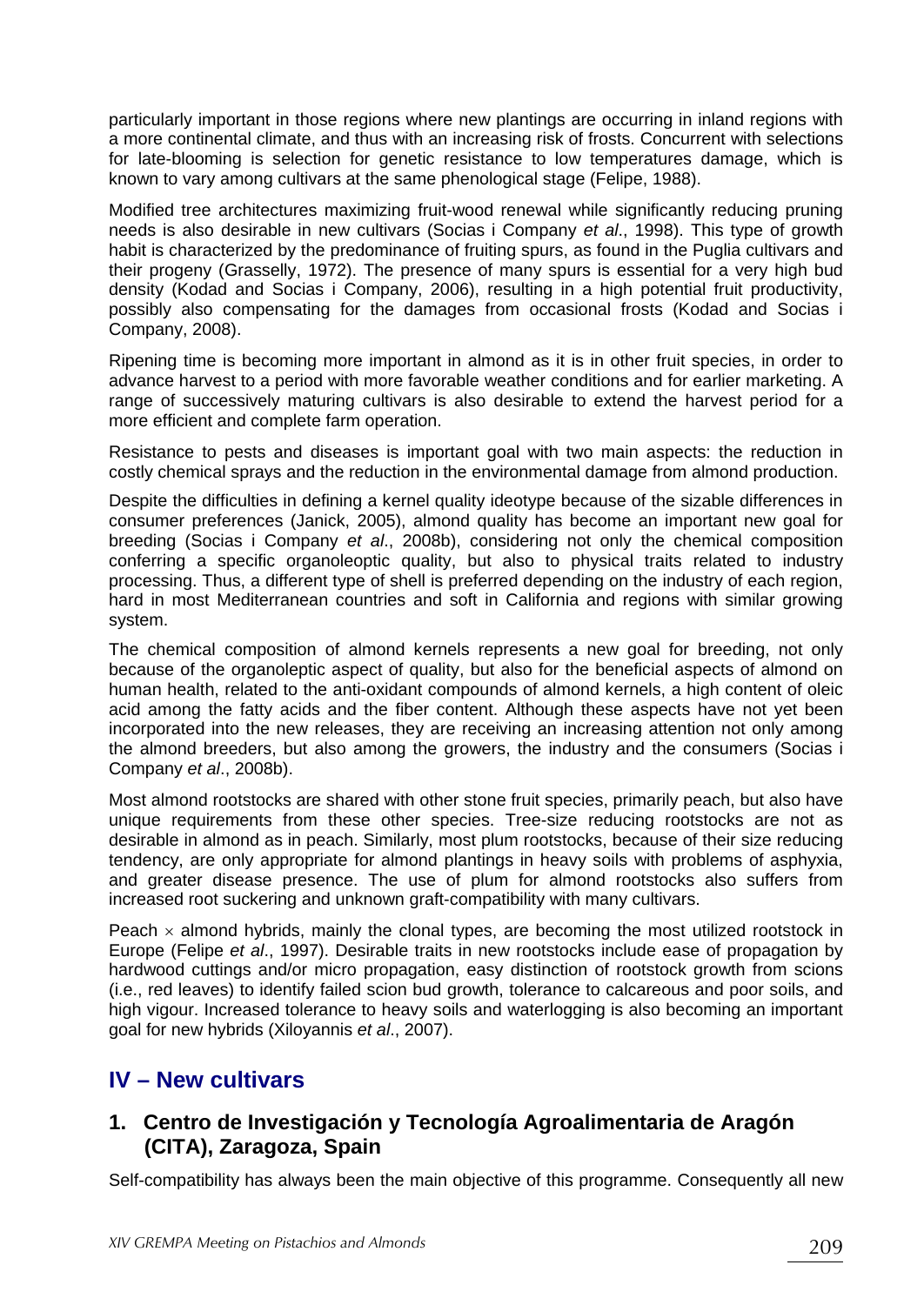releases from Zaragoza are all self-compatible cultivars including 'Blanquerna', 'Cambra' and 'Felisia' (Socias i Company and Felipe, 1999). 'Felisia' also incorporated the late-blooming trait for avoiding spring frost damage. In 2006, 'Belona' and 'Soleta' were released as selfcompatible cultivars with improved kernel quality (Socias i Company and Felipe, 2007). In 2008, 'Mardía' has been released as an extra late-blooming cultivar (Socias i Company *et al*., 2008a).

'Blanquerna' is a 'Genco' open-pollinated seedling, self-compatible, of mid-blooming, open growth habit and medium vigour, high bloom density, with a very hard shell and a large kernel of excellent quality, very early ripening.

'Cambra' comes from the cross 'Ferragnès' x 'Tuono', self-compatible, late blooming, of slightly open growth habit and medium vigour, high bloom density, hard shell, kernel very similar to 'Ferragnès', medium ripening.

'Felisia' comes from the cross 'Titan'  $\times$  'Tuono', self-compatible, very late blooming, having inherited the late-bloom allele of 'Tardy Nonpareil' through 'Titan', open growth habit and medium vigour, high bloom density, preferably on shoots, medium-hard shell, small kernel, very low alternance, early-medium ripening.

'Belona' comes from the cross 'Blanquerna' × 'Belle d'Aurons', self-compatible, semi-erect growth habit and medium vigour, late blooming, hard and well-filled shell with a large kernel of an outstanding composition, medium ripening.

'Soleta' comes from the cross 'Blanquerna'  $\times$  'Belle d'Aurons', self-compatible, semi-erect growth habit and medium vigour, late blooming, hard and well-filled shell with a large kernel with an outstanding performance when roasted, medium-late ripening.

'Mardía' is a seedling from the cross 'Felisia' × 'Bertina', self-compatible, semi-erect growth and vigorous, extremely late blooming, with the same late-bloom allele than its parent 'Felisia', hard shell, kernel of high quality, disease and drought tolerant, early-medium ripening.

## **2. Centre Mas de Bover (IRTA), Reus, Spain**

This breeding programme placed greater emphasis on fruit quality and late blooming traits. The most recent releases in 2006 further delay bloom time, with the self-compatible 'Constantí', 'Marinada' and 'Vairo', and the self-incompatible 'Tarraco' cultivars (Vargas *et al.*, 2008).

'Constantí' is a seedling from a selection of the cross 'Ferragnès' × 'Ferraduel' open pollinated, self-compatible, late blooming, of semi-erect growth habit and good vigour, tolerant to drought, hard shell, large kernel, mid ripening.

'Marinada' comes from the cross 'Lauranne' × 'Glorieta', self-compatible, very late blooming, of semi-erect growth habit and medium vigour, hard shell, large kernel, mid ripening.

'Tarraco' comes from the cross of a ('Ferralise'  $\times$  'Tuono') seedling  $\times$  'Anxaneta', selfincompatible, of semi-erect growth habit and medium vigour, very late blooming, tolerant to diseases, hard shell and very large kernel, mid ripening.

'Vairo' comes from the cross of a ('Primorskij'  $\times$  'Cristomorto') seedling  $\times$  'Lauranne', selfcompatible, of a medium growth habit and high vigor, late blooming, hard shell with large kernel, early ripening.

## **3. Centro de Edafología y Biología Aplicada del Segura (CEBAS, CSIC), Murcia, Spain**

Self-compatibility and late-bloom time are the main objectives of this breeding programme. Two more recent cultivars, 'Penta' and 'Tardona', are characterized by their extremely late blooming time (Dicenta *et al*., 2007).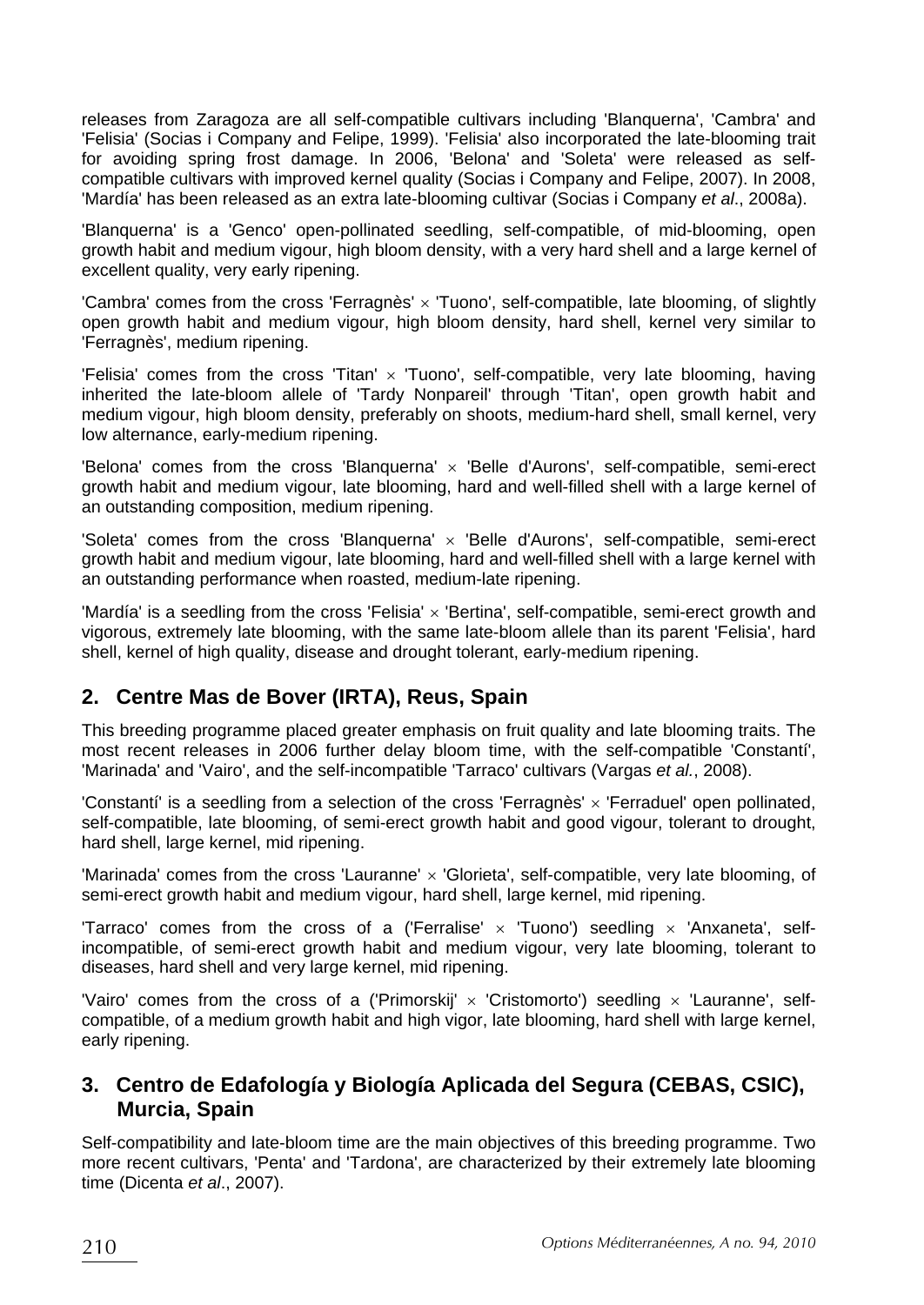'Antoñeta' comes from the cross 'Ferragnès' × 'Tuono', self-compatible, of spreading growth habit with dense branching and high vigour, late blooming, hard shell and large kernel, mediumlate ripening.

'Marta' comes from the cross 'Ferragnès' × 'Tuono', self-compatible, of upright growth habit and high vigour, late blooming, hard shell with large kernel, medium ripening.

'Penta' comes from the cross of the CEBAS selection  $S5133 \times 'Lauranne'$ , self-compatible, of intermediate growth habit, vigour and branching, extremely late blooming, hard shell with intermediate kernel, very early ripening.

'Tardona' comes from the cross of the CEBAS selection S5133  $\times$  Grasselly's selection R1000. self-compatible, of intermediate vigour with dense branching, extremely late blooming, hard shell with small kernel, medium ripening.

#### **4. INRA, Avignon, France**

After the first self-incompatible cultivars, the 1989 releases 'Lauranne' and 'Steliette' were selfcompatible (Grasselly *et al*., 1992), with 'Lauranne' being particularly successful in France (Duval and Grasselly, 1994). A recent release from this program has been 'Mandaline' (Duval, 1999).

'Lauranne' comes from the cross 'Ferragnès' × 'Tuono', self-compatible, with open growth habit and intermediate branching and vigour, late blooming, medium-hard shell with intermediate kernel and some double, early-medium ripening.

'Steliette' comes from the cross 'Ferragnès'  $\times$  'Tuono', self-compatible, with semi-erect growth habit, low branching and medium vigour, late blooming, semi-hard shell with some double kernels, early ripening.

'Mandaline' comes from the cross 'Ferralise' x 'Tuono', self-compatible, late blooming, medium to upright growth habit with medium vigour, hard shell with intermediate kernels, medium ripening.

#### **5. Agricultural Research Organization, Ramat Yishay and Bet Dagan, Israel**

The only other recent release from the Mediterranean region has been 'Shefa' (Holland *et al*., 2006), a self-incompatible seedling from 'Tuono', characterized by a very large nut.

'Shefa' is a selection from the cross 'Tuono'  $\times$  '73' (a local cross), self-incompatible and combining good yield with high-quality kernel and early crop production. It is vigorous, early blooming, highly adapted to Israel conditions, of soft shell and large kernel, early ripening.

# **V – New rootstocks**

## **1. Centro de Investigación y Tecnología Agroalimentaria de Aragón (CITA), Zaragoza, Spain**

The most important breeding result has been the 'Garfi'  $\times$  'Nemared' crossing program at Zaragoza, giving rise to the nematode-resistant and red-leafed hybrid rootstocks 'Felinem', 'Garnem' and 'Monegro'. These rootstocks are characterized by a good adaptability to poor soils and easy propagation by hardwood cuttings (Gómez Aparisi *et al*., 2002).

'Felinem' comes from the cross 'Garfi' almond  $\times$  'Nemared' peach, with red leaves, low number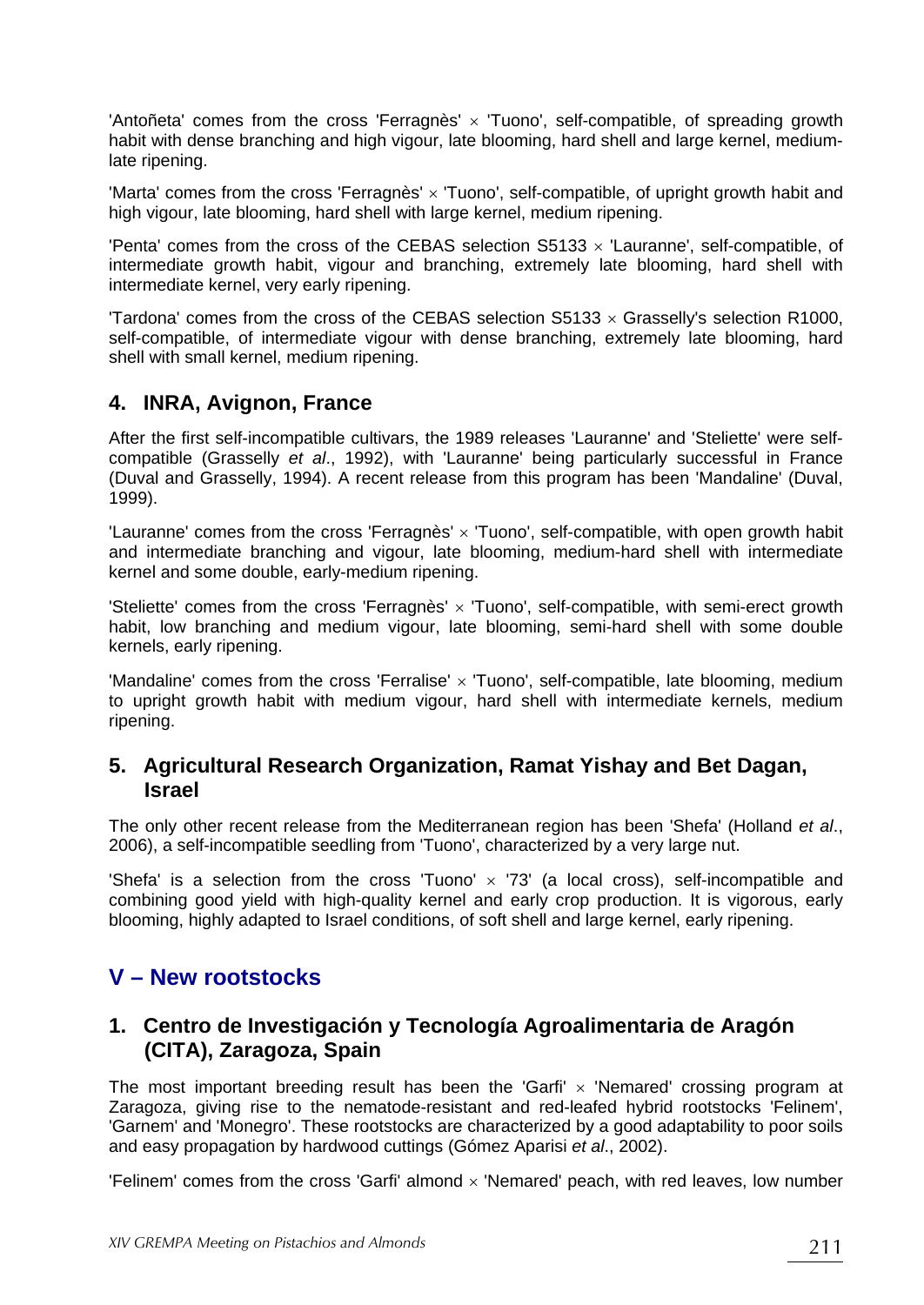of feathers, easy hardwood propagation, nematode resistant, good vigour, adapted to replanting and to poor and calcareous soils.

'Garnem' comes from the cross 'Garfi' almond  $\times$  'Nemared' peach, with red leaves, low number of feathers, easy hardwood propagation, nematode resistant, good vigour, adapted to replanting and to poor and calcareous soils.

'Monegro' comes from the cross 'Garfi' almond × 'Nemared' peach, with red leaves, low number of feathers, easy hardwood propagation, nematode resistant, good vigour, adapted to drought, to replanting and to poor and calcareous soils.

# **2. Estación Experimental de Aula Dei (EEAD, CSIC), Zaragoza, Spain**

These releases resulted from natural selection, not from controlled crosses, and are more adapted to peach than to almond (Moreno, 2004).

'Adafuel' is a natural hybrid (probably seedling of 'Marcona' pollinated by a clingstone peach), of easy propagation, very vigorous, adapted to poor and calcareous soils.

'Adarcias' is a natural hybrid selection of unknown origin, of easy propagation, low vigour, adapted to calcareous soils, but fertile soils.

#### **3. University of Pisa, Italy**

The hybrid 'Sirio' (Loreti and Massai, 1998) comes from this programme. Also from the University of Pisa is the ISG rootstock series primarily derived from myrobolan, and so of limited application to almond (Cinelli and Loreti, 2004).

'Sirio' is a seedling from the open pollinated peach  $\times$  almond rootstock 'INRA GF 557', of poor vegetative propagation but a good root system, induces low vigour and requires high input growing conditions.

# **VI – Conclusion**

During the last decade many new cultivars and rootstocks have been offered by the different breeding programmes to the grower, but their utilization will only improve almond production if they fulfil the requirements of modern fruit growing under the appropriate cultural management. These requirements are essential in order to obtain the maximum yield potential of these selected plant materials.

#### **Acknowledgements**

This review has been supported by project AGL2007-65853-C02-02 of the Spanish CICYT and the Consolidated Research Group A12 of Aragón. The authors want to make a special recognition of the three outstanding almond researchers of the XX century: Antonio J. Felipe in Spain, Charles Grasselly in France, and Dale E. Kester in California, all of them well known specialists both in almond cultivars and rootstocks. In addition, Drs Felipe and Grasselly were founders of GREMPA and participated in all the Colloquia through the 70s, 80s and 90s.

#### **References**

**Alonso J.M. and Socias i Company R., 2005.** Self-incompatibility expression in self-compatible almond genotypes may be due to inbreeding. In: *J. Amer. Soc. Hort. Sci*., 130, p. 865-869.

**Alston J., Carman H., Christian J.E., Doreman J., Murua J.R. and Sexton R., 1995.** *Optimal reserve and export policies for the California almond industry: Theory, econometrics and simulation*. Univ. California, Giannini Foundation Monograph 42, 130 p.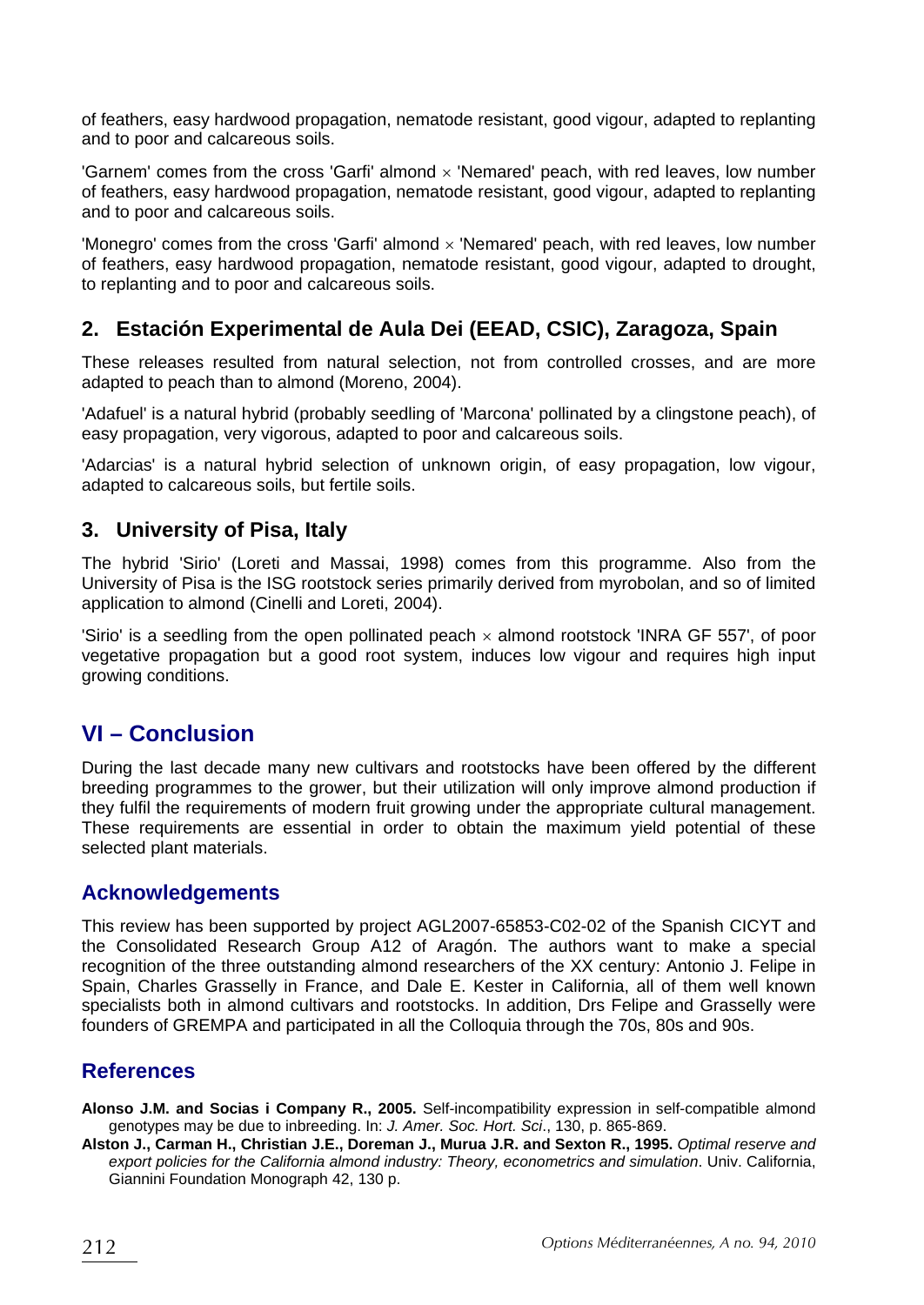- **Cinelli F. and Loreti F., 2004.** Evaluation of some plum rootstocks in relation to lime-induced chlorosis by hydroponic culture. In: *Acta Hort*., 658, p. 421-427.
- **Dicenta F., Ortega E., Martínez-Gómez P., Sánchez-Pérez R., Gambín M. and Egea J., 2007.** Penta and Tardona: two new extra-late flowering self-compatible almond cultivars. In: *XII Eucarpia Symposium on Fruit Breeding and Genetics*. Zaragoza (Spain), 16-20 September 2007.
- **Duval H., 1999.** 'Mandaline', a new French almond vatiety. In: *Nucis*, 8, p. 36.
- **Duval H. and Grasselly C., 1994.** Behaviour of some self-fertile almond selections in the southeast of France. In: *Acta Hort*., 373, p. 69-74.
- **Egea J., Dicenta F., Berenguer T. and García J.E., 2000.** 'Antoñeta' and 'Marta' almonds. In: *HortScience*, 35, p. 1358-1359.
- **Felipe A.J., 1988.** Observaciones sobre comportamiento frente a heladas tardías en almendro. In: *Rap. EUR*, 11557, p. 123-130.
- **Felipe A.J., 1989.** Rootstocks for almond. Present situation. In: *Options Méditerranéennes, Series A*, 5, p. 13-17.
- **Felipe A.J., 2000.** *El Almendro: El Material Vegetal*. Lérida: Integrum.
- **Felipe A.J., Gómez-Aparisi J., Socias i Company R. and Carrera M., 1997.** The almond x peach hybrid rootstock breeding program at Zaragoza (Spain). In: *Acta Hort*., 451, p. 259-262.
- **Felipe A.J. and Socias i Company R., 1987.** 'Aylés', 'Guara', and 'Moncayo' almonds. In: *HortScience*, 22, p. 961-962.
- **Felipe A.J. and Socias i Company R. (eds), 1989.** Séminaire du GREMPA sur les porte-greffes de l'amandier.*Options Méditerranéennes, Series A*, 5. Zaragoza: CIHEAM, 75 p.
- **Felipe A.J., Socias i Company R. and Gómez Aparisi J., 1998.** The almond rootstock ideotype. In: *Acta Hort*., 470, p. 181-187.
- **Gómez Aparisi J., Carrera M., Felipe A.J. and Socias i Company R., 2002.** 'Garnem', 'Monegro' y 'Felinem': Nuevos patrones híbridos almendro × melocotonero resistentes a nematodos y de hoja roja para frutales de hueso. In: *Inf. Técn. Econ. Agrar*., 97V, p. 282-288.
- **Grasselly C., 1972.** L'amandier: Caractères morphologiques et phsyiologiques des variétés, modalité de leurs transmissions chez les hybrids de première génération. PhD Thesis: Univ. Bordeaux (France).
- **Graselly C. and Crossa-Raynaud P., 1980.** *L'Amandier*. Paris: G.P. Maisonneuve et Larose, XII + 446 p.
- **Grasselly C., Olivier G. and Niboucha A., 1992.** Le caractère "autocompatibilité" de l'amandier dans le programme de l'INRA. In: *Rap. EUR*, 14081, p. 9-17.
- **Holland D., Bar-Ya'akov I., Hatib K., Albert T., Mani Y. and Spiegel-Roy P., 2006.** 'Shefa' almond. In: *HortScience*, 41, p. 1502-1503.
- **Janick J., 2005.** Breeding intractable tarits in fruit crops: Dream the impossible dream. Introduction. In: *HortScience*, 40, p. 1944.
- **Kester D.E. and Asay R., 1975.** Almonds. In: Janick J. and Moore J.N. (eds). *Advances in Fruit Breeding*. West Lafayette, IN: Purdue Univ. Press, p. 387-419.
- **Kester D.E. and Gradziel T.M., 1996.** Almonds. In: Janick J. and Moore J.N. (eds). *Fruit Breeding*, Vol. 3. New York, NY: John Wiley & Sons, p. 1-97.
- **Kester D.E. and Grasselly C., 1987.** Almond rootstocks. In: Rom R.C. and Carlson R.F. (eds). *Rootstocks for Fruit Crops*. New York, NY: John Wiley & Sons, p. 265-293.
- **Kochba J. and Spiegel-Roy P., 1976.** Alnem 1, Alnem 88, Alnem 201: Nematode resistant rootstock seed sources. In: *HortScience*, 11, p. 270.
- **Kodad O., Alonso J.M., Sánchez A., Oliveira M.M. and Socias i Company R., 2008.** Evaluation of genetic diversity of *S*-alleles in an almond germplasm collection. In: *J. Hort. Sci. Biotechnol*., 83(5), p. 603-608.
- **Kodad O. and Socias i Company R., 2006.** Influence of genotype, year and type of fruiting branches on the productive behaviour of almond. In: *Scientia Hort*., 109, p. 297-302.
- **Kodad O. and Socias i Company R., 2008.** Significance of flower bud density for cultivar evaluation in Almond. In: *HortScience*, 43, p. 1753-1758.
- **López M., Romero M.A., Vargas F.J. and Batlle I., 2005.** 'Francolí', a late flowering almond cultivar reclassified as self-compatible. In: *Plant Breed*., 124, p. 502-506.

**Loreti F. and Massai R., 1998.** Sirio: New peach × almond hybrid rootstock for peach. In: *Acta Hort*., 465, p. 229-236.

- **Moreno M.A., 2004.** Breeding and selection of *Prunus* rootstocks at the Aula Dei Experimental Station, Zaragoza, Spain. In: *Acta Hort*., 658, p. 519-528.
- **Socias i Company R., 1990.** Breeding self-compatible almonds. In: *Plant Breed. Rev*., 8, p. 313-338.
- **Socias i Company R., Alonso J.M. and Gómez Aparisi J., 2004.** Fruit set and productivity in almond as related to self-compatibility, flower morphology and bud density. In: *J. Hort. Sci. Biotechnol*., 79, p. 754- 758.
- **Socias i Company R. and Felipe A.J., 1999.** 'Blanquerna', 'Cambra' y 'Felisia': Tres nuevos cultivares